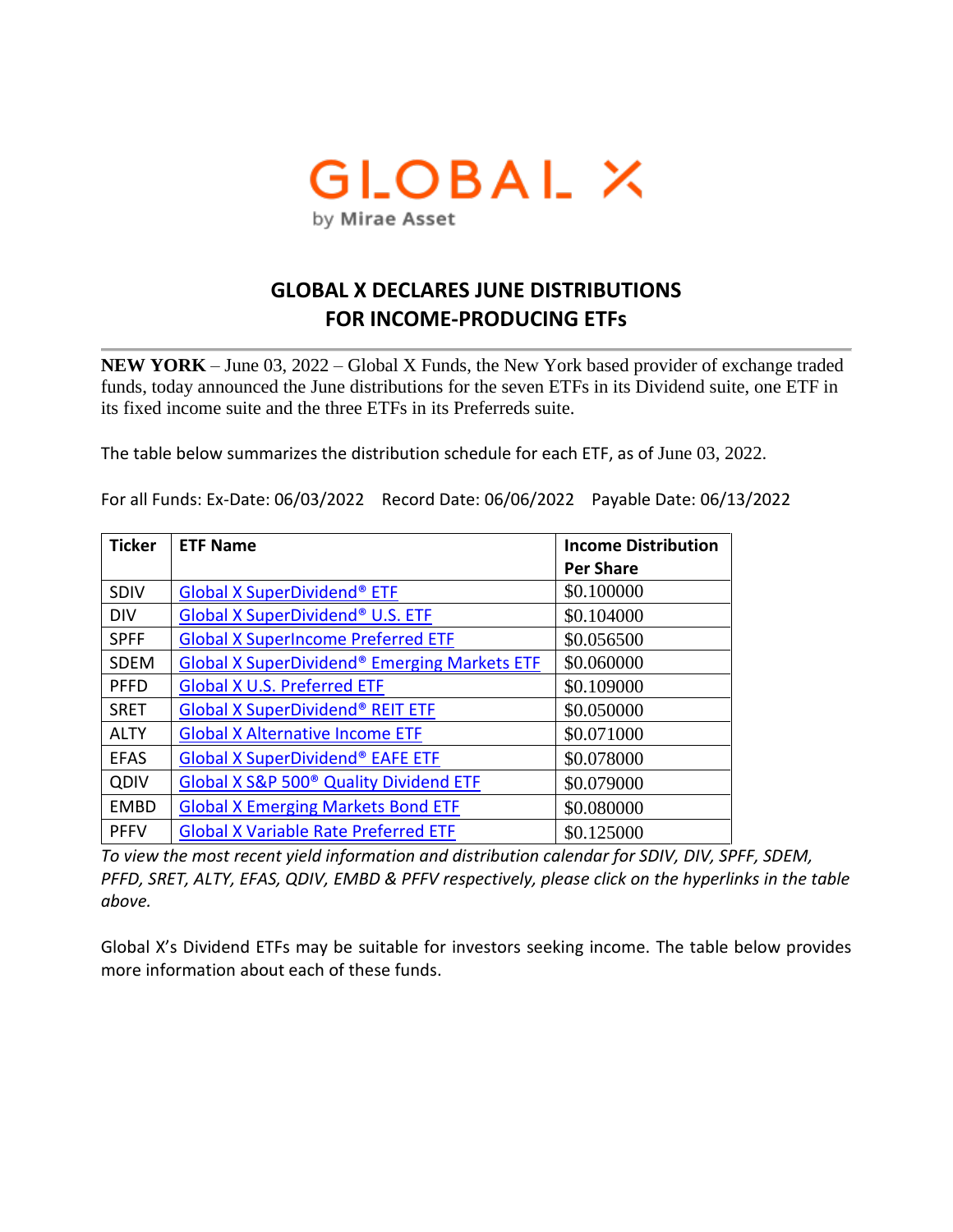| <b>Ticker</b> | <b>Description</b>                                                                            |  |
|---------------|-----------------------------------------------------------------------------------------------|--|
| SDIV          | Provides exposure to 100 companies worldwide that rank among the highest                      |  |
|               | dividend yielding equity securities in the world and offers exposure to a broad               |  |
|               | range of sectors.                                                                             |  |
| <b>DIV</b>    | Provides exposure to 50 companies that rank among the highest dividend                        |  |
|               | yielding equity securities in the United States.                                              |  |
| <b>SPFF</b>   | Is designed to track the 50 highest yielding preferred securities in North America.           |  |
| <b>SDEM</b>   | Provides access to 50 of the highest yielding dividend payers in the emerging                 |  |
|               | markets                                                                                       |  |
| <b>PFFD</b>   | Invests in a broad basket of U.S. preferred stocks, providing benchmark-like                  |  |
|               | exposure to the asset class                                                                   |  |
| <b>SRET</b>   | Holds 30 of the highest yielding REITs globally                                               |  |
| <b>ALTY</b>   | Provides exposure to a range of alternative income-generating categories,                     |  |
|               | including MLPs & Infrastructure, Real Estate, Preferreds, Emerging Market Bonds               |  |
|               | and Covered Calls.                                                                            |  |
| <b>EFAS</b>   | Invests in 50 of the highest yielding equity securities from the MSCI EAFE Index,             |  |
|               | which includes securities from international developed markets across Europe,                 |  |
|               | Australasia, and the Far East                                                                 |  |
| QDIV          | Invests in U.S. equity securities included in the S&P 500 <sup>®</sup> Index that rank within |  |
|               | the top 200 of the index's universe by both quality score and dividend yield                  |  |
| <b>EMBD</b>   | An actively managed fund, sub-advised by Mirae Asset Global Investments that                  |  |
|               | seeks a high level of total return, consisting of both income and capital                     |  |
|               | appreciation, by investing in emerging market debt.                                           |  |
| <b>PFFV</b>   | Invests in a broad basket of U.S. variable rate preferred stocks, providing                   |  |
|               | benchmark-like exposure to the asset class.                                                   |  |

### **ABOUT GLOBAL X ETFS**

Global X was founded in 2008 with the mission of listening to and empowering clients to invest wisely in unexplored and intelligent solutions. Our product lineup features more than 80 ETF strategies. While we are distinguished for our Thematic Growth, Income and International Access ETFs, we also offer Core, Commodity, and Alpha funds to suit a wide range of investment objectives. Global X is a member of Mirae Asset Global Investments Group, a Seoul-based global enterprise which offers asset management expertise worldwide. Explore our ETFs, research and insights, and more at globalxetfs.com.

#### **RISK INFORMATION**

To receive a distribution, you must be a registered shareholder of the fund on the record date. Distributions are paid to shareholders on the payment date. There is no guarantee that capital gains distributions will not be made in the future. Your own trading will also generate tax consequences and transaction expenses. Past distributions are not indicative of future distributions. Please consult your tax professional or financial adviser for more information regarding your tax situation.